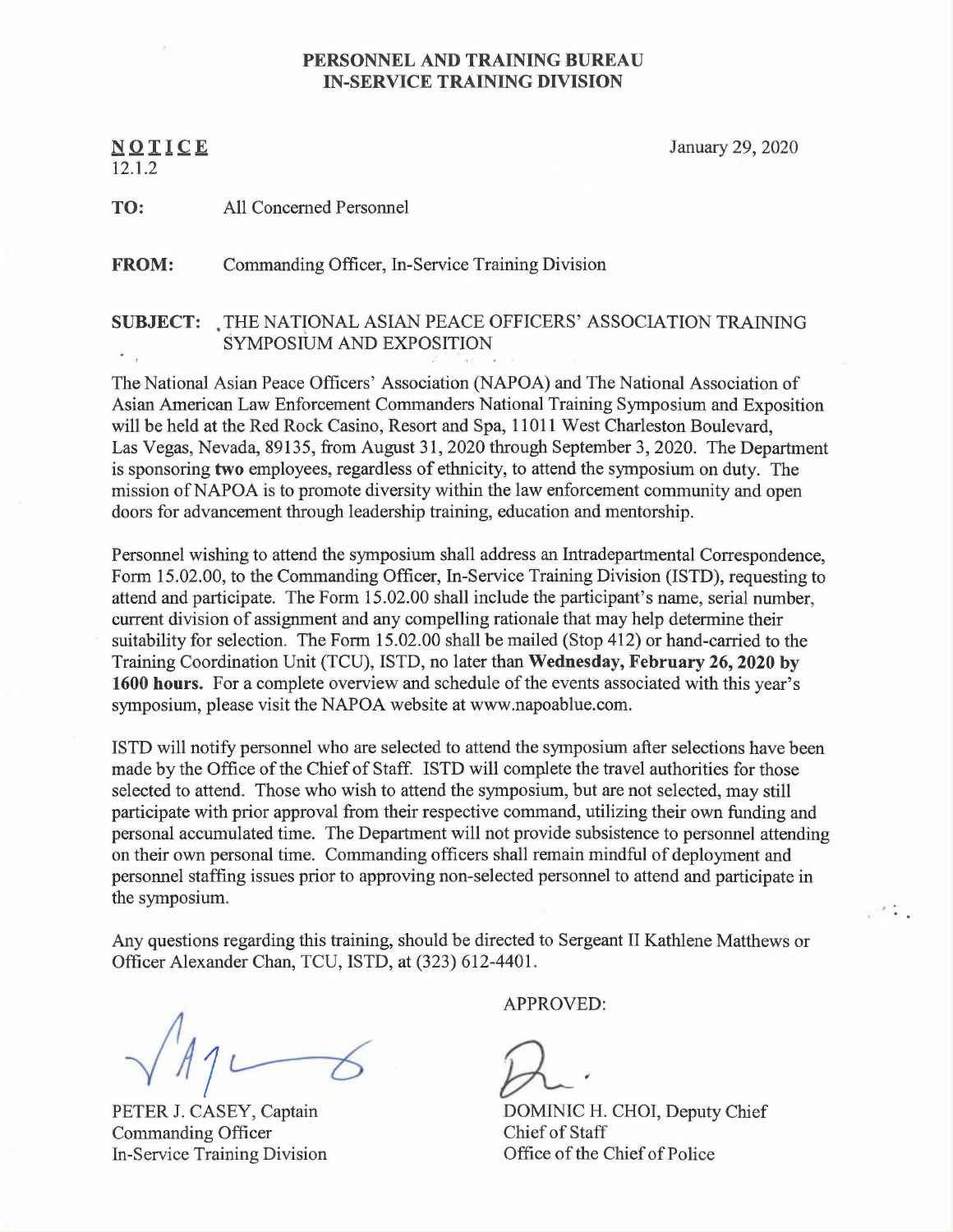

CV 9197 VOJVN



PRESIDENT'S MESSAGE

PRESIDENT'S MESSAGE

(NAPOA) will be holding our Annual NAPOA Training (NAPOA) will be holding our Annual NAPOA Training nal justice system, and the safe and effective delivery of Symposium and Exposition in Las Vegas, Nevada. This<br>year's conference will be held at The Red Rock Casino nal justice system, and the safe and effective delivery of Symposium and Exposition in Las Vegas, Nevada. This NAPOA strives to strengthen the integrity of our crimi-NAPOA strives to strengthen the integrity of our crimiparing and supporting members in the promotional process and working with various law enforcement leaders We strongly encourage Chapter involvement and member participation for the success of our Association. I We strongly encourage Chapter involvement and memyear's conference will beheld at T'he Red Rock Casino policing services. The Training Symposium will focus paring and supporting members in the promotional process and working with various law enforcement leaders policing services. The Training Symposium will focus with the communities, recruitment and mentoring, prewith the communities, recruitment and mentoring, preon providing excellent presentations to assist all Law<br>Enforcement agencies to build stronger relationships ber participation for the success of our Association. I on providing excellent presentations to assist all Law Enforcement agencies to build stronger relationships Report & Spa on August 31-September 3, 2020. Report &Spa on August 31—September 3, 2020. The National Asian Peace Officers' Association The National Asian Peace Officers' Association ook forward to seeing everyone in Las Vegas. look forward to seeing everyone in Las Vegas. to increase and diversify the work force. to increase and diversify the work force.

Siamone Bangphraxay, NAPOA President Siamone Bangphraxay, NAPOA President

**Conference Site and Hotel** Red Rock Casino, Resort & Spa Conference Site and Hotel Red Rock Casino, Resort & Spa 11011 W Charleston Blvd 1011 W Charleston Blvd Las Vegas, NV 89135 Las Vegas, NV 89135

https://book.passkey.com/event/49934468/ https://book. passkey. com/event/49934468/ For Reservations go to: For Reservations go to: or call: 855.306.1126 or call: 855.306.1126 owner/57983/home owner/57983/home

only on Conference dates (8/31/20-9/3/20) and fees, and assessments. Conference rates apply only on Conference dates  $(8/31/20-9/3/20)$  and fees, and assessments. Conference rates apply The special conference rate is \$159 plus taxes, The special conference rate is \$159 plus tares, dates, based on availability. Additional rates dates, based on availability. Additional rates up to 3 days before and after the conference up to 3 days before and after the conference may apply if upgrading rooms or otherwise may apply if upgrading rooms or otherwise Reservation Code (NAPOA 2020) Reservation Code (NAPOA 2020) extending your stay. extending your stay.

Reservations for special room rate ends Reservations for special room rate ends August 7, 2020 August 7, 2020

Space is Limited -Register Early! **Space is Limited - Register Early!**